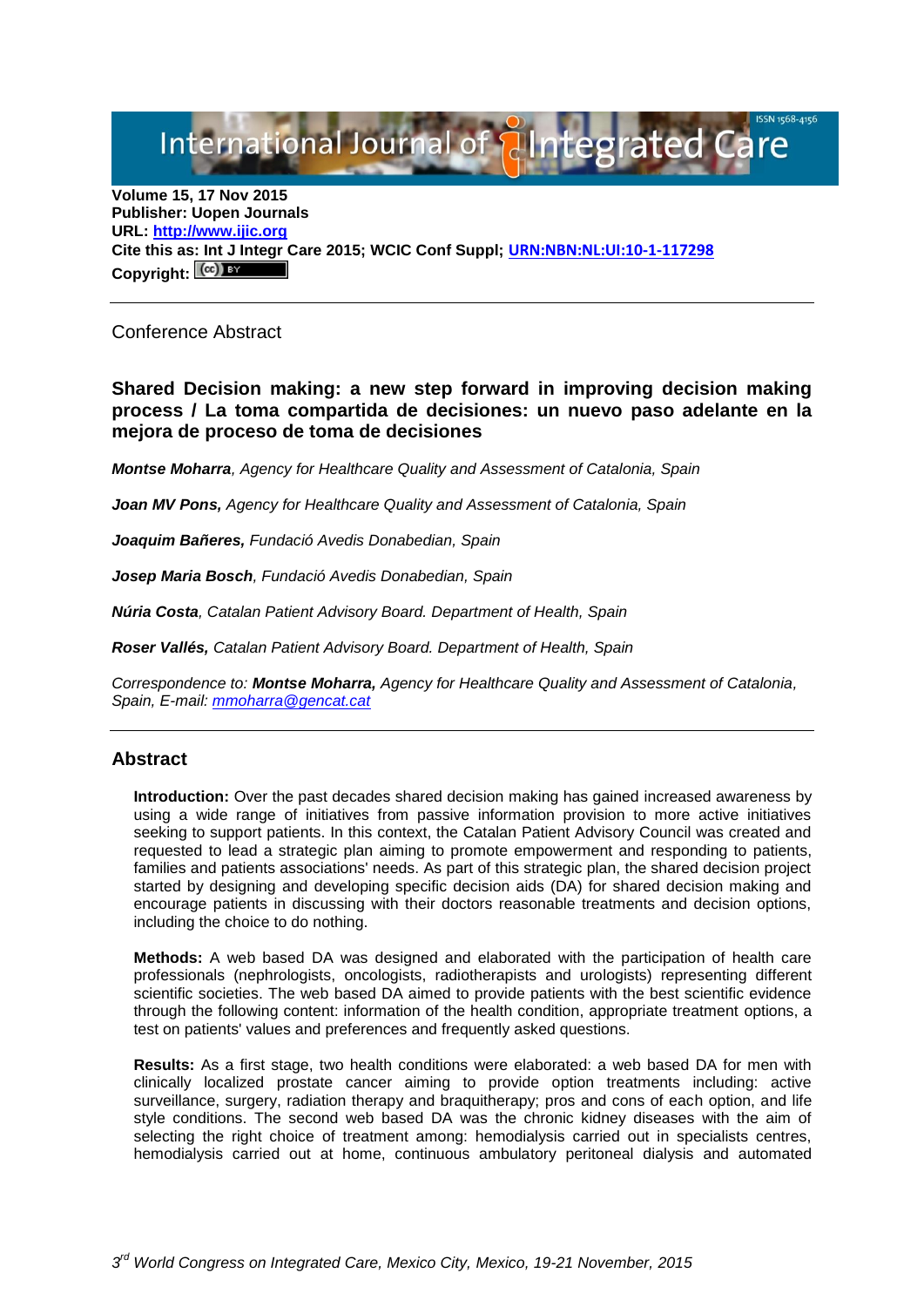peritoneal dialysis. Both decison aids included stories of patients from the front line, preference tests and patient resources such as video demonstration on dialysis.

**Discussion:** While the web based DA was reviewed by experts, some content of the DA can still remain subject of discussion since every doctor participating in the process (nephrologist, radiotherapist or oncologist) can see the health condition form their own perspective, and all can have their own preference on presenting for instance treatment options. However, good shared decision making in this process should recognize the complementary areas among the experts and lead in this case to better quality decisions.

The shared decision project was designed to address the challenges to improving decision making process. The DA educates patients and emphasizes the availability to multiple treatment options and the role of the patient in this process. In order to facilitate this process, the DA includes a test of preferences that prepares patients to discuss with their doctor their values, opinions and preferences.

**Conclusions:** Both webs based DA will help to ensure that patients start being involved in the treatment decision making with their doctors and this might have an impact in the future in decreasing inappropriate treatments or increasing patient empowerment and satisfaction. There are however still some challenges to cope with in the future such as the evaluation of this new DA and the main barriers and facilitators to overcome for its succesful implementation in the decision making process.

## **Conference abstract Spanish**

**Introducción:** En los últimos decadas la toma de decisiones compartida ha adquirido mayor conciencia mediante el uso de una amplia gama de iniciativas de suministro de información pasiva a más iniciativas activas que buscan apoyar a los pacientes. En este contexto, el Consejo Asesor de Pacientes catalán fue creado y pidió llevar un plan estratégico con el objetivo de promover el empoderamiento y para responder a los pacientes, familiares y las necesidades de los pacientes asociaciones. Como parte de este plan estratégico, el proyecto de decisiones compartidas comenzó diseñando y desarrollando decisiónes con ayudas específicas (DA) para la toma de decisiones compartida y animar a los pacientes a discutir con sus médicos tratamientos razonables y opciones de decisión, incluyendo la opción de no hacer nada.

**Métodos:** DA fue diseñado y elaborado basado en la web con la participación de profesionales de atención de salud (nefrólogos, oncólogos, radioterapeutas y urólogos) en representación de las sociedades científicas diferentes. La web DA basada tuvo como objetivo proporcionar a los pacientes la mejor evidencia científica a través de los siguientes contenidos: información del estado de salud, las opciones de tratamiento adecuadas, una prueba sobre los valores y preferencias de los pacientes y preguntas frecuentes.

**Resultados:** En una primera fase, se elaboraron dos condiciones de salud: un fisca basada en la web para hombres con cáncer de próstata clínicamente localizado, con el objetivo de proporcionar tratamientos con opciones que incluyen: vigilancia activa, cirugía, radioterapia y braquiterapia; Con pros y contras en cada opción, y las condiciones de estilo de vida. La segunda web DA basado en las enfermedades crónicas del riñón con el objetivo de seleccionar la mejor opción de tratamiento entre: la hemodiálisis realizada en centros especialistas, la hemodiálisis realizada en el país, la diálisis peritoneal continua ambulatoria y la diálisis peritoneal automatizada. Ambas ayudas incluyeron historias de pacientes de primera linea, pruebas de preferencia y recursos del paciente tales como video de demostración en diálisis.

**Discusión:** Aunque la web basado DA fue revisado por expertos, algunos contenidos de la DA todavía puede seguir siendo objeto de debate, ya que cada médico participante en el proceso (nefrólogo, radioterapeuta u oncólogo) puede ver el estado de salud y formar su propia perspectiva, y todos pueden tener su propia preferencia en la presentación de las opciones de tratamiento a instancia. Sin embargo, la buena toma de decisiones compartidas en este proceso deberia reconocer las áreas complementarias entre los expertos y dirigir en este caso a mejores decisiones de calidad.